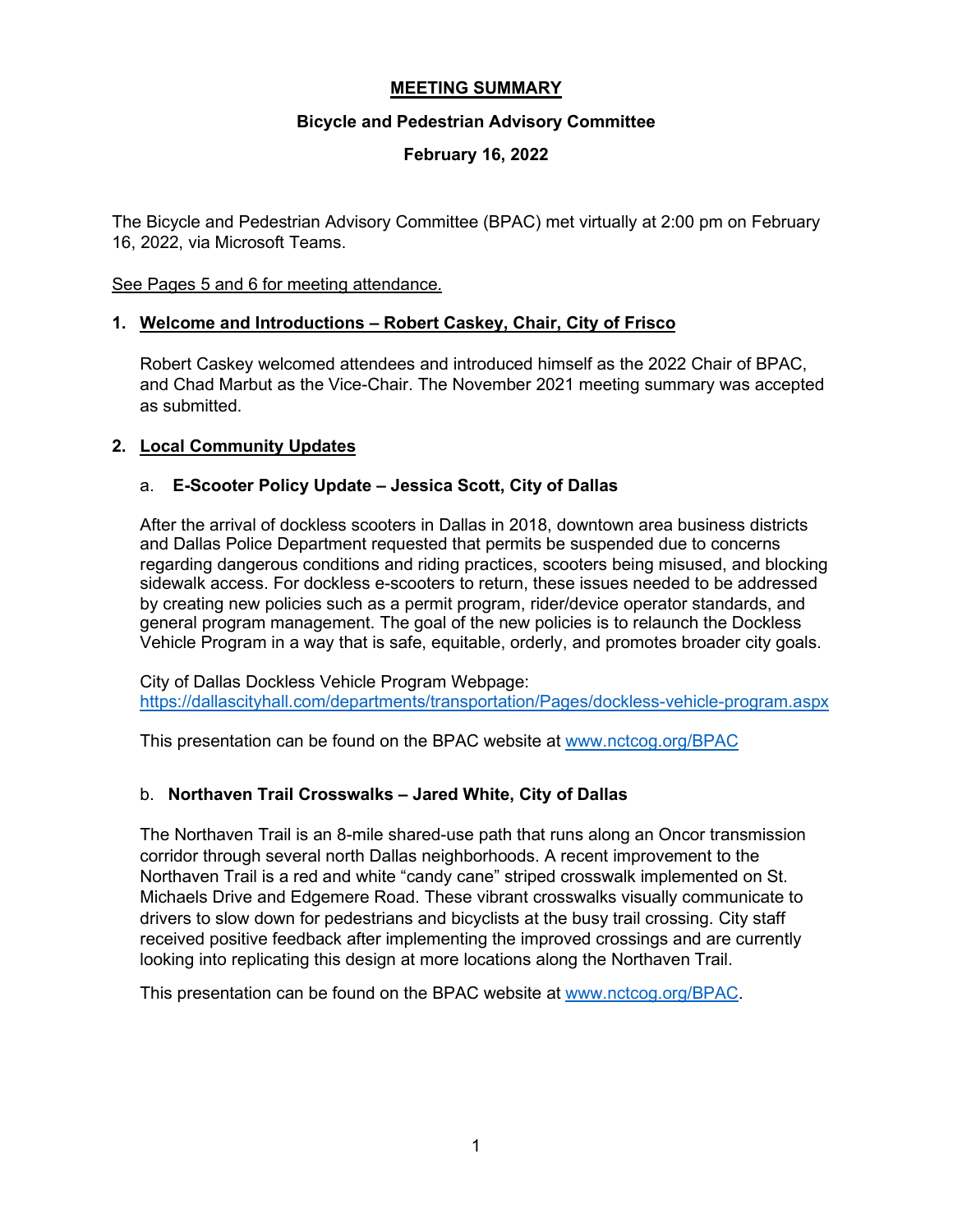## c. **Bike Lane Transitioning to Off-Street Trails – James Fish, City of Mansfield**

The City of Mansfield was awarded Transportation Alternatives Program funding to implement improvements connecting North Main Street to historic Downtown Mansfield in an effort to become more bicycle friendly. This was accomplished by narrowing driving lanes and striping bike lanes on each side of the road that transition from on-street to off-street 12 foot wide shared-use paths. These facilities were implemented on an on-system roadway (US 287 Business) and required coordination with TxDOT Fort Worth. The total length of the project completed in 2019 was just over a half-mile at a total cost of \$2.6 million.

This presentation can be found on the BPAC website at [www.nctcog.org/BPAC.](http://www.nctcog.org/BPAC)

#### d. **Bicycles and Pedestrian Accommodation on Bridges – Amelia Hayes, FHWA**

As part of the new Bipartisan Infrastructure Bill, funding is subjected to new provisions for bicycle and pedestrian infrastructure. Under this provision (23 U.S.C 217e), all projects with federal funding that replace or rehabilitate a highway bridge deck are required to provide safe accommodation for pedestrians and bicyclists on the bridge when both of the following conditions are met: 1) The bridge is located on a highway on which pedestrians or bicyclists are allowed to operate at each end of the bridge, and 2) FHWA determines that safe accommodation can be provided at a reasonable cost. Reasonable cost is defined as 20% of the greater bridge project cost.

This presentation can be found on the BPAC website at [www.nctcog.org/BPAC.](http://www.nctcog.org/BPAC)

#### e. **Signing and Pavement markings – Tim Wright, TxDOT**

In response to Senate Bill 1055 (the Lisa Tory Smith Act), the TxDOT Traffic Safety Division issued guidance on pedestrian-related traffic control devices. The updated TMUTCD changes signage at pedestrian crossings that was once labeled "Yield" to "Stop" to instruct drivers they must stop for pedestrians.

This presentation can be found on the BPAC website at [www.nctcog.org/BPAC.](http://www.nctcog.org/BPAC)

#### f. **Upcoming Events – Chad Marbut, Vice-Chair, City of Weatherford**

Chad Marbut presented upcoming regional events and trainings, and national conferences.

This presentation can be found on the BPAC website at [www.nctcog.org/BPAC.](http://www.nctcog.org/BPAC)

#### **3. Proven Safety Countermeasures – Amelia Hayes, FHWA**

Amelia provided an overview on Proven Safety Countermeasures (PSC), an initiative launched in 2008 by the FHWA. The program consists of 20 countermeasures that were identified to be effective in improving safety for all modes, with several specifically addressing non-motorized travel. FHWA encourages state DOTs and local agencies to implement PSCs in projects and publishes technical guidance documents and other resources online. New countermeasures that pertain to bicyclists and pedestrians include rectangular rapid flashing beacons, intersection and segment lighting, crosswalk visibility enhancements, and bicycle lanes. An updated webpage was also launched so that organizations may view the countermeasures easier.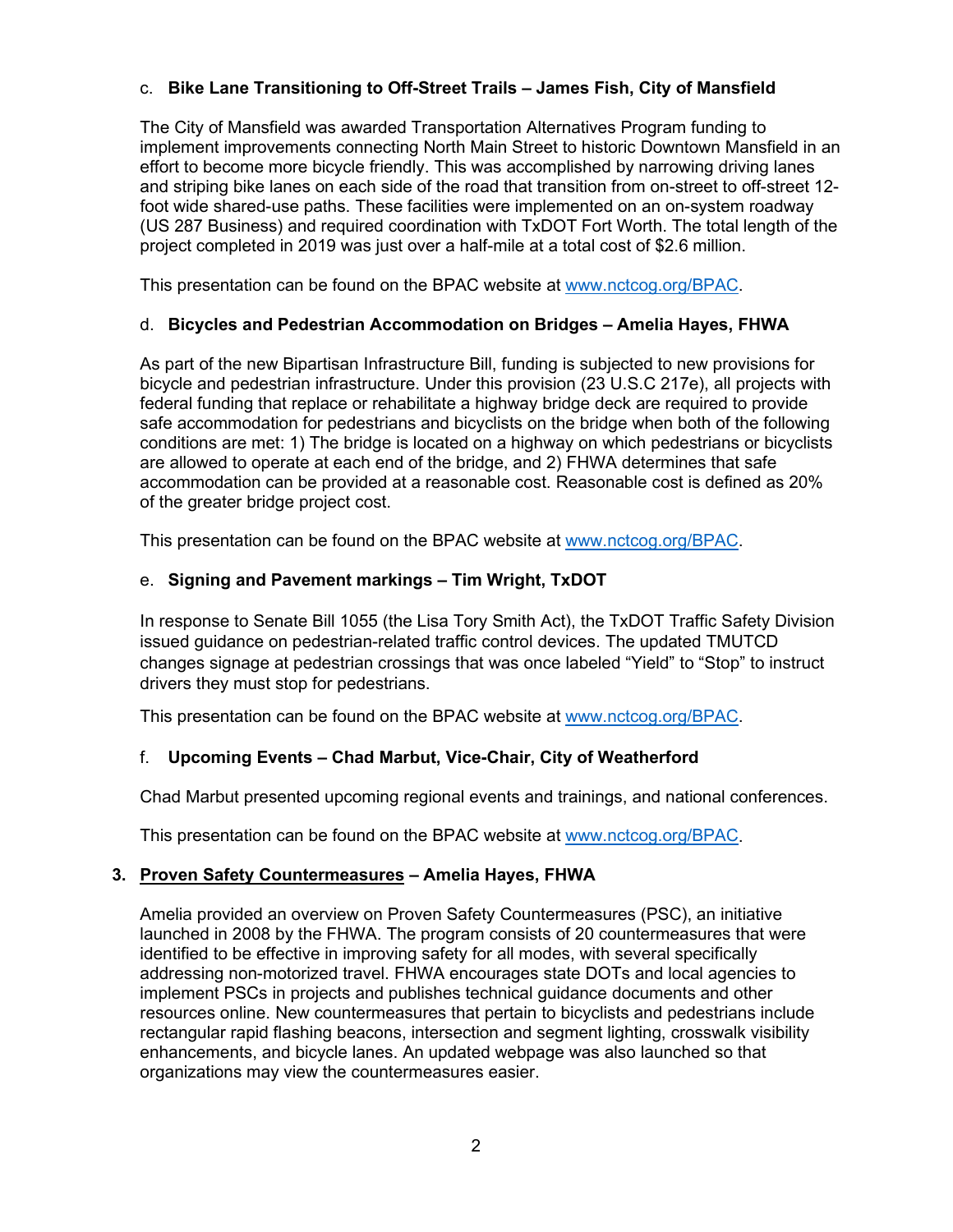The webpage can be seen at:<https://safety.fhwa.dot.gov/provencountermeasures/>

This presentation can be found on the BPAC website at [www.nctcog.org/BPAC.](http://www.nctcog.org/BPAC)

## **4. Sidewalk Workplan and Pedestrian Scrambles – Nathan George, City of Denton**

Nathan presented on the City of Denton's planned pedestrian scrambles and the recently updated Sidewalk Workplan. Pedestrian scrambles, which are protected all-way crossings, are designed (currently 60%) and planned to be implemented at the four intersections surrounding Denton County Courthouse. In addition, the City of Denton has been developing workplans to strategically deliver Capital Improvement Programs, in this case constructing new sidewalks. The Sidewalk Workplan has planned sidewalk construction citywide for 2021-2024. To aid this workplan, the city also recently developed an ADA Transition Plan that assessed the condition of the existing sidewalk network and helped identify missing sidewalks throughout the city. It was determined that 450 miles of new sidewalks were needed. An annual improvement program was established after prioritizing sidewalks based on a Pedestrian Potential Index score.

City of Denton Draft Sidewalk Workplan webpage: <https://storymaps.arcgis.com/stories/bc652d6cbedf46a491c653b8ec2043af>

This presentation can be found on the BPAC website [www.nctcog.org/BPAC.](http://www.nctcog.org/BPAC)

## **5. NCTCOG Updates**

# a. **Regional Sidewalk Data – Travis Liska**

Travis provided an overview on NCTCOG's purchase of a regional sidewalk GIS data layer that aims to be a data resource for planning and analysis of sidewalk needs and impact. The Research and Information Services Spatial Data Cooperative Program (SDCP) can develop a regional sidewalk layer digitized from aerial imagery. NCTCOG recently surveyed if cities have sidewalk data or would use the data if it were purchased. The responses can be seen here: [https://publish.smartsheet.com/9b642de2db0246a38f8250bc7f1a7b03.](https://publish.smartsheet.com/9b642de2db0246a38f8250bc7f1a7b03) The project spans 159 cities in the 12-county region that have a population over 1,000 people.

This presentation can be found on the BPAC website at [www.nctcog.org/BPAC.](http://www.nctcog.org/BPAC)

# b. **Monthly Trail Counts – Daniel Snyder**

Daniel provided a brief update on the Bicycle and Pedestrian Trail Counts spanning from March 2020 to December 2021. Trail counts in December 2021 were 32% higher compared to trail counts in December 2019. Trail counts continue to be consistently higher since the outbreak of COVID-19.

This presentation can be found on the BPAC website at [www.nctcog.org/BPAC.](http://www.nctcog.org/BPAC)

#### c. **Adopted Targets for Crash Performance Measure Update – Daniel Snyder**

Daniel provided an update on adopted targets for the federal Non-Motorized Safety Performance Measure that aims to reduce fatal and serious injuries. The new adopted statewide safety target is to reduce fatalities by 50% by 2035. So far, the NCTCOG region has met their adopted short-term targets from 2018-2020 based on a 2% reduction by 2022. NCTCOG staff continue to look for opportunities to improve safety for vulnerable road users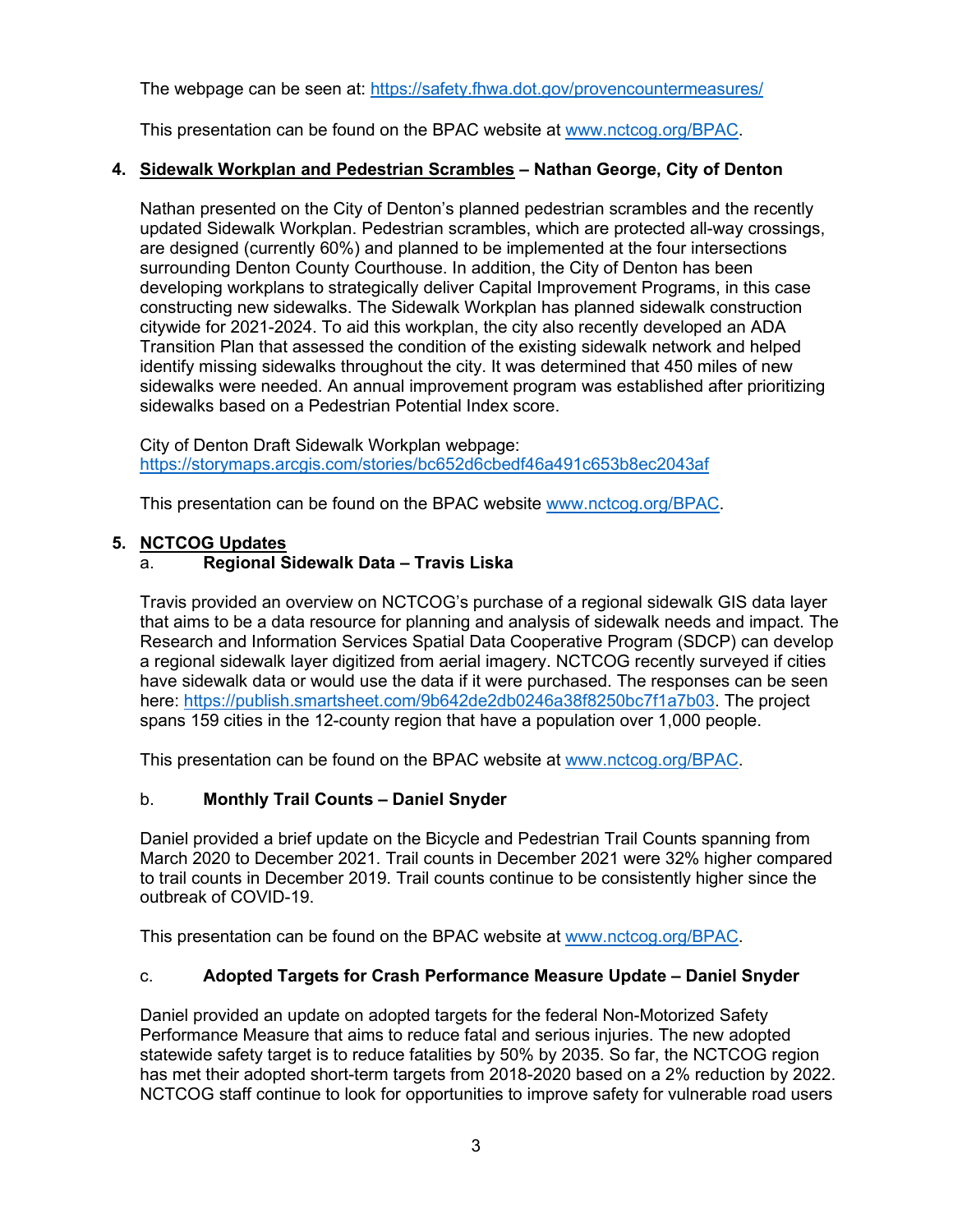as guided by the Regional Transportation Council's position affirming that even one death on the transportation system is unacceptable.

This presentation can be found on the BPAC website at [www.nctcog.org/BPAC.](http://www.nctcog.org/BPAC)

# d. **2022 Transportation Alternatives Call for Projects – Kevin Kokes**

Kevin provided an overview on the Transportation Alternatives Call for Projects in the North Central Texas Region anticipated to open in the summer. Before the call for projects opens, agencies are encouraged to consider the 2020 TA program rules as they identify and develop a project application. Considerations include, but are not limited to, funding only being available for construction, securing all right-of-way/easements before applying, developing a well-defined project scope of work, and developing schematics and opinions of probable construction cost. Applicants will also need to coordinate with stakeholders such as TxDOT, railroads, neighborhoods, and adjacent property owners in advance of submitting an application.

This presentation can be found on the BPAC website at [www.nctcog.org/BPAC.](http://www.nctcog.org/BPAC)

# e. **Competitive Infrastructure Funding Opportunities – Kevin Kokes**

Kevin provided an overview on the Infrastructure Investment and Jobs Act which aims to increase funding to improve safety for people walking, bicycling, and safe routes to school. Three main components related to bicyclist and pedestrians are the Transportation Alternatives Program (funding increased by 60%), Safe Routes to School (recodifies into current law), and Complete Streets (requires that states and MPOs adopt plans to consider the needs of multimodal road user of all ages, abilities, and travel modes).

This presentation can be found on the BPAC website at [www.nctcog.org/BPAC.](http://www.nctcog.org/BPAC)

# f. **Fort Worth to Dallas Regional Trail Update – Kevin Kokes**

Kevin provided an update on the Fort Worth to Dallas Regional Trail Branding and Wayfinding project and highlighted an upcoming public input/virtual open house in mid- to late April. This meeting will discuss preliminary naming and branding concepts.

For more information, please visit: [www.FortWorthtoDallasTrail.com](http://www.fortworthtodallastrail.com/)

# **6. Other Business/ Open Discussion**

Robert announced the date of BPAC's next scheduled meeting, to be held on May 18, 2022.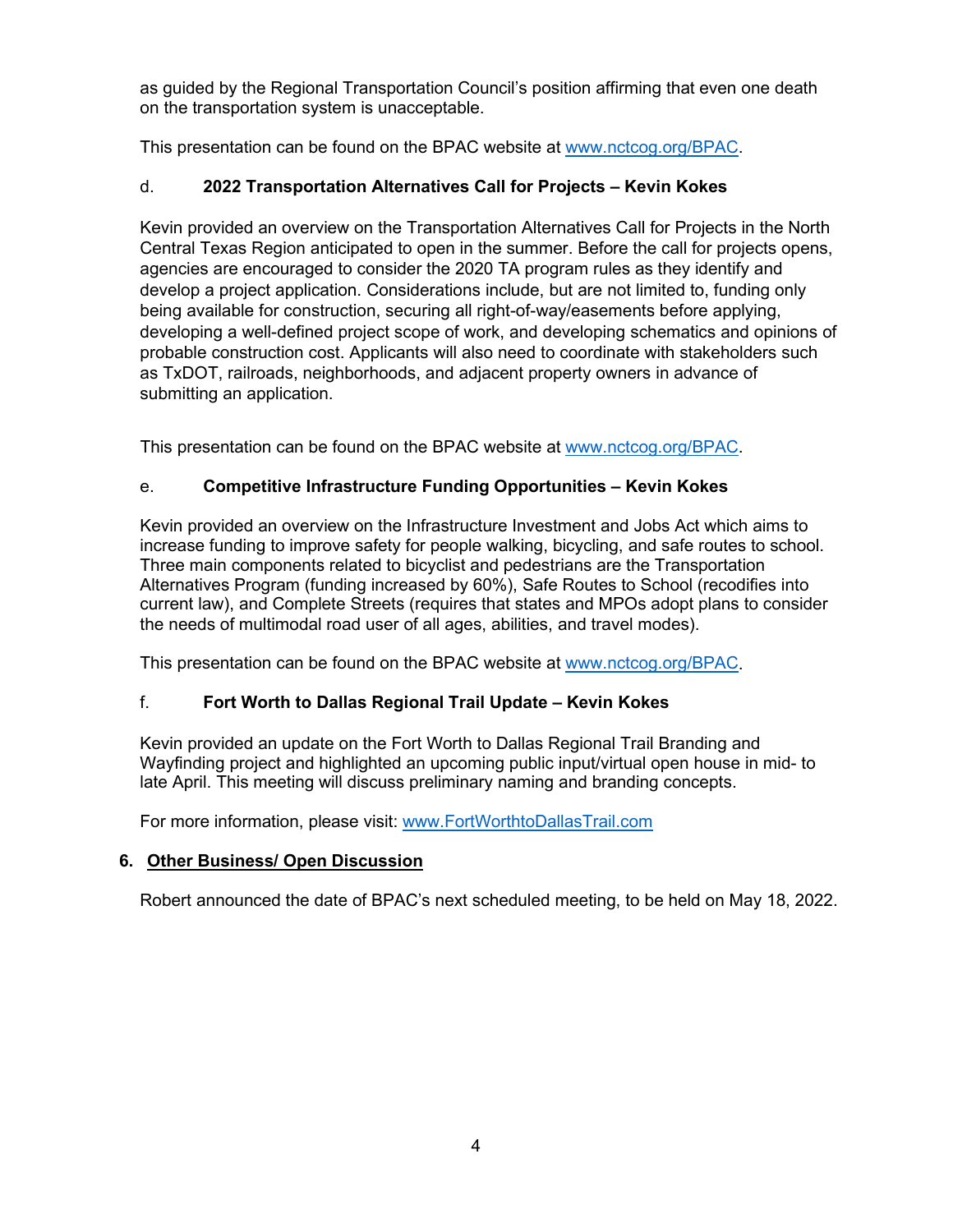| Lauren Williams (for Janna Tidwell)    | Town of Addison               |
|----------------------------------------|-------------------------------|
| <b>Krishan Patel</b>                   | City of Allen                 |
| Mark Heinicke (for Anthony Cisneros)   | City of Arlington             |
| <b>Heather Houseman</b>                | City of Burleson              |
| <b>Marcos Fernandez</b>                | City of Carrollton            |
| Shawn Ray                              | <b>City of Cedar Hill</b>     |
| Laura Melton                           | City of Cleburne              |
| Luis Gatica                            | City of Colleyville           |
| John Elias                             | <b>City of Coppell</b>        |
| Jessica Scott                          | City of Dallas                |
| Nathaniel George                       | City of Denton                |
| <b>Elizabeth Quilici</b>               | City of DeSoto                |
| <b>Bart Stevenson</b>                  | City of Duncanville           |
| <b>Renee Esses</b>                     | <b>City of Farmers Branch</b> |
| Quenell Johnson                        | City of Fort Worth            |
| <b>Robert Caskey</b>                   | City of Frisco                |
| Josue De La Vega                       | City of Garland               |
| <b>Brett Huntsman</b>                  | <b>City of Grand Prairie</b>  |
| Lorna Gibson (for Kathy Nelson)        | <b>City of Grapevine</b>      |
| Eric Starnes (for Kyle Gordon)         | City of Hurst                 |
| Cody Owen                              | City of Irving                |
| <b>Cody Maberry</b>                    | City of Keller                |
| <b>Michael Kim</b>                     | City of Lewisville            |
| Chris Ray                              | City of Mansfield             |
| Robyn Root                             | City of McKinney              |
| <b>Wes McClure</b>                     | <b>City of Mesquite</b>       |
| <b>Heather Dowell</b>                  | <b>City of Midlothian</b>     |
| Joe Pack                               | City of North Richland Hills  |
| Drew Brawner                           | City of Plano                 |
| <b>Jessica Shutt</b>                   | City of Richardson            |
| Tara Bradley (for Carlos Monsalve)     | <b>City of Rowlett</b>        |
| Eve Morgan                             | City of The Colony            |
| Jennifer Pruitt                        | City of Waxahachie            |
| <b>Chad Marbut</b>                     | City of Weatherford           |
| <b>Brent Stowers (for Robert Diaz)</b> | City of Wylie                 |
| Minesha Reese                          | <b>Dallas County</b>          |
| Tim Palermo                            | <b>DCTA</b>                   |
| Alyssa Searcy                          | <b>Ellis County</b>           |
| Joe Atwood                             | <b>Hood County</b>            |
| Brian Crooks (for Kevin St. Jacques)   | <b>Hunt County</b>            |
| Joel James                             | <b>NTTA</b>                   |

# **Members in Attendance at the February 16, 2022, BPAC meeting**